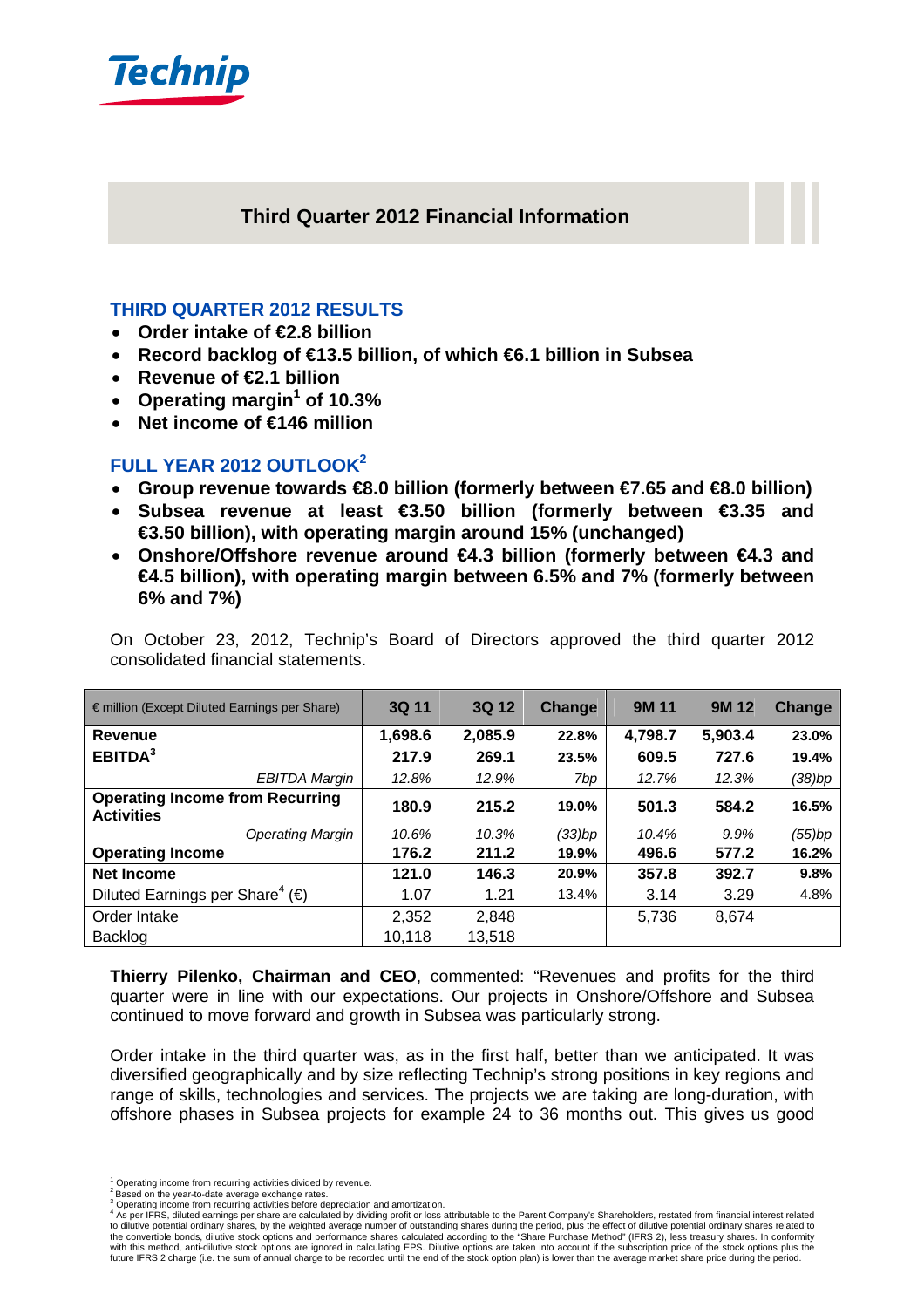**Press Release** long-term visibility on our workload. This is an important trend in today's markets as our clients seek to lock-in key resources for their developments.

We have made two strategic moves. First, we completed the acquisition of the Stone & Webster Process Technologies business and have now combined it with our technology units into a worldwide organization dedicated to providing our clients with the best range of technologies for downstream applications. Second, we signed an alliance with Heerema Marine Contractors to serve our clients in ultra-deepwater subsea developments. This alliance furthers Technip's strategic objective to broaden its portfolio of capabilities in Subsea, building on our capex program and last year's acquisition of Global Industries to cover environments from ultra-deepwater to shore. The alliance also fulfills our near-term requirements for high-tension vessel capabilities.

Despite the uncertain economic context, our clients remain focused on delivering existing developments and launching new ones, a backdrop which underpins a promising mediumterm future for the oil services sector. Technip's 2013 guidance will be given, as usual, with our annual results in February 2013 taking into account market conditions and following completion of our budgeting process. In this context, the volume of subsea tenders continues at a high level, especially for larger multi-year EPCI projects. As noted previously, the North Sea, Brazil and Gulf of Mexico markets currently have the most momentum, whereas Asia Pacific and West Africa continue to be the most competitive. For the remainder of this year, our focus continues as usual on completing our manufacturing plant and vessel schedules, and preparing the start-up phases of those capex projects scheduled for delivery in 2013."

# **I. PROJECT PORTFOLIO**

#### **1. Third Quarter 2012 Order Intake**

During third quarter 2012, Technip's order intake was €2,848 million. The breakdown by business segment was as follows:

| <b>Order Intake (€ million)</b> | 3Q 2011 | 3Q 2012 |
|---------------------------------|---------|---------|
| Subsea                          | 1.127.4 | 1.224.3 |
| l Onshore/Offshore              | 1.224.5 | 1.623.7 |
| Total                           | 2.351.9 | 2.848.0 |

**Subsea** order intake included several small and medium size contracts across continents. In the North Sea, it included also larger EPCI (Engineering, procurement, construction & installation) contracts such as Greater Stella development in the UK and Gullfaks project in Norway to install pipe-in-pipe (PIP). Our expertise in such technology was also key to win the Dalmatian deepwater PIP project in the Gulf of Mexico. Our strategic positioning in the flexible pipe market enabled us to win a good volume of work in Angola, Brazil and Asia Pacific.

**Onshore/Offshore** order intake was comprised of several commercial successes downstream, notably for the construction of Ethylene XXI complex in Mexico, the detailed design and the licensing of ROGC ethylene cracker in India, as well as the FEEDs (Front End Engineering Design) for Pavlodar and Shymkent refineries in Kazakhstan. We also signed a substantial contract for the first EPC project of the Upper Zakum 750K development in the UAE (on which we performed the FEED), as well as a services contract for the commissioning of the FPSO (Floating, Production, Storage and Offloading unit) and the CPF (Central Processing Facility) of the Ichthys development in Australia.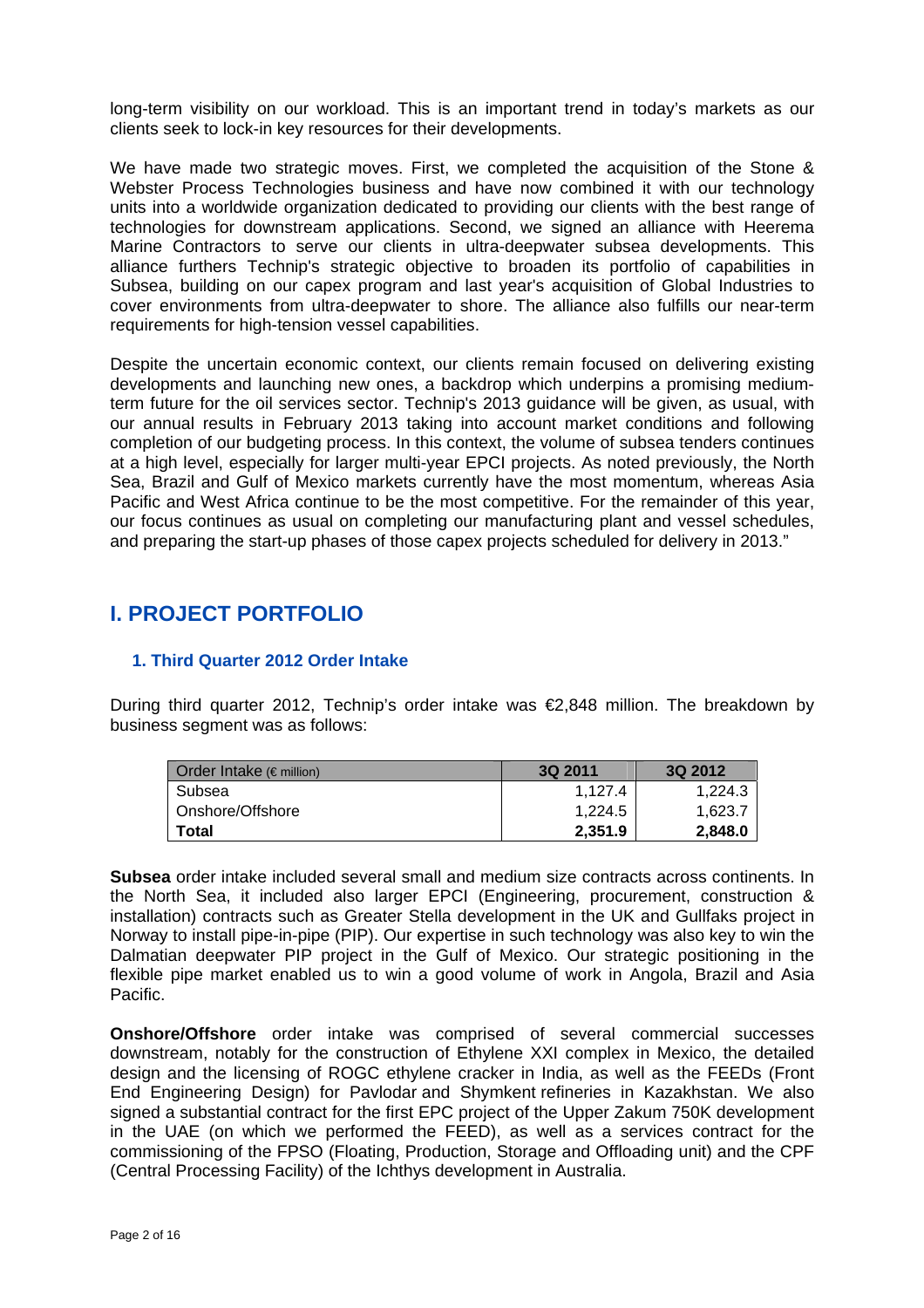The main contracts announced since July 2012 and their approximate value, if publicly disclosed, are listed in annex IV (b).

#### **2. Backlog by Geographic Area**

At the end of third quarter 2012, Technip's **backlog** rose to €13,518 million, compared with €12,724 million at the end of second quarter 2012 and €10,118 million at the end of third quarter 2011.

This backlog remains well diversified in terms of project type, size, technology and by geographic area as set out in the table below.

| Backlog by Geographic Area<br>$(\epsilon$ million) | <b>June 30,</b><br>2012 | Sept. 30,<br>2012 | Change |
|----------------------------------------------------|-------------------------|-------------------|--------|
| Europe, Russia, Central Asia                       | 3,403                   | 3,407             | 0.1%   |
| Africa                                             | 1,152                   | 1,181             | 2.5%   |
| Middle East                                        | 1,784                   | 1,789             | 0.3%   |
| Asia Pacific                                       | 2,764                   | 2,841             | 2.8%   |
| Americas                                           | 3,620                   | 4,300             | 18.8%  |
| <b>Total</b>                                       | 12,723                  | 13,518            | 6.2%   |

#### **3. Backlog Scheduling**

Approximately 14% of the backlog is scheduled for execution in 2012 and over 40% for 2014 and beyond.

| Estimated Backlog Scheduling as of<br>September 30, 2012 (€ million) | <b>Subsea</b> | <b>Onshore/Offshore</b> | Group  |
|----------------------------------------------------------------------|---------------|-------------------------|--------|
| 2012 (3 months)                                                      | 848           | 1,058                   | 1,906  |
| 2013                                                                 | 2.559         | 3,270                   | 5,828  |
| 2014 and beyond                                                      | 2.714         | 3,071                   | 5,785  |
| Total                                                                | 6,120         | 7,399                   | 13,518 |

# **II. THIRD QUARTER 2012 OPERATIONAL & FINANCIAL HIGHLIGHTS**

#### **1. Subsea**

**Subsea** main operations for the quarter were as follows:

- In the **North Sea**, installation of Hyme pipe-in-pipe was completed in Norway, while spooling of East Rochelle pipe-in-pipe progressed at our Evanton spoolbase in the UK. Several projects also progressed, including Goliat in the Barents Sea and Vigdis in Norway,
- In the **Americas**:
	- − Brazil: fabrication of flexible pipes for the Baleia Azul development progressed and the Deep Blue started offshore operations for BC-10 phase 2 project. The Normand Progress completed her operations under a long-term charter and is now on her way to the North Sea,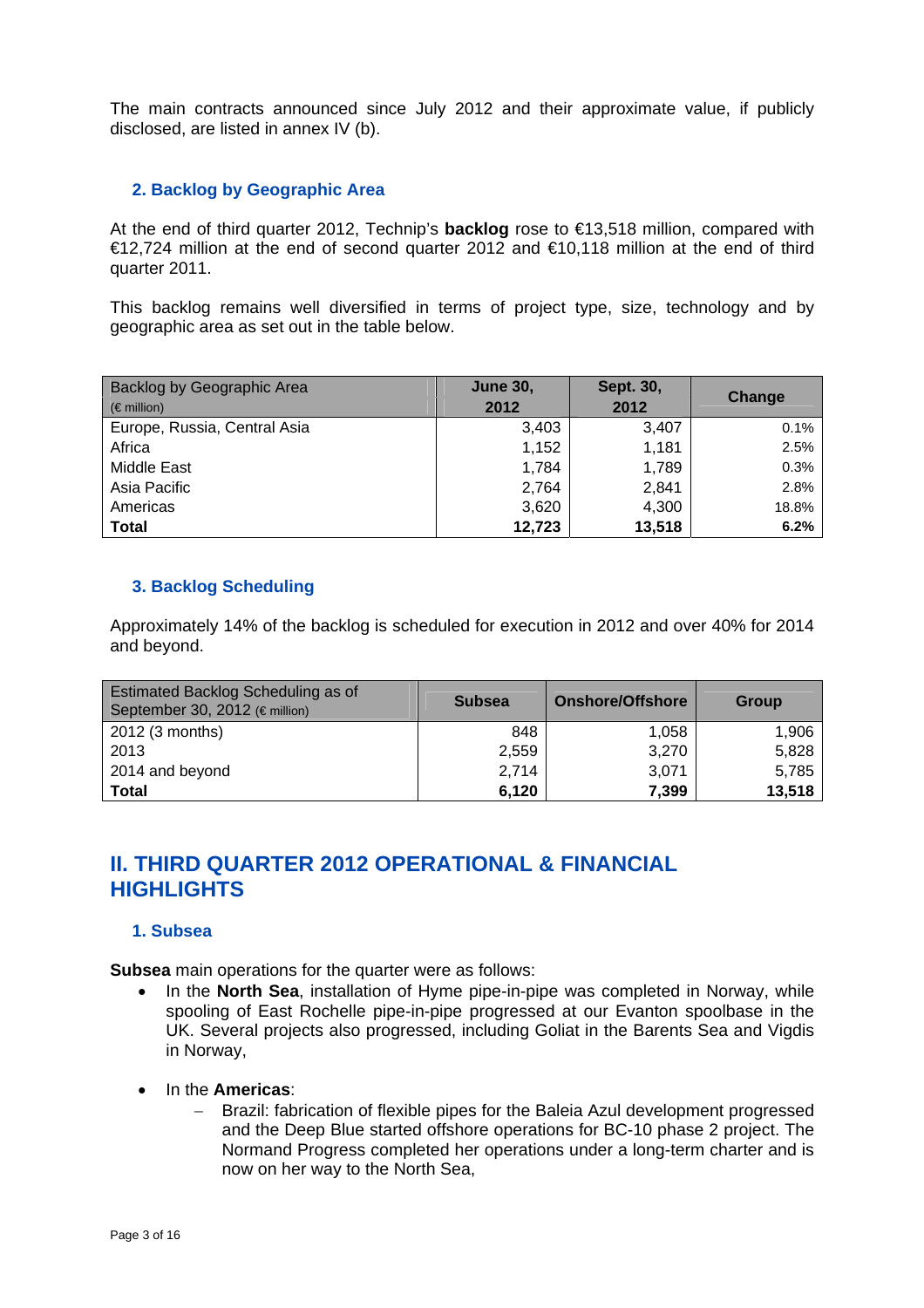- **Press Release** <sup>−</sup> Gulf of Mexico: Marine Well Containment System's buoyancy cans fabrication was completed at our yard in Pori, Finland,
- − Venezuela: works continued on the Mariscal Sucre Accelerated Development,
- In **Africa**, offshore operations started on Jubilee phase 1A project in Ghana where the G1200 is now mobilized. In Angola, fabrication of umbilicals continued for CLOV project in Angoflex, our local manufacturing facility,
- In **Asia Pacific**, in China, offshore operations were completed on Liuhua 11-1 and the G1201 vessel continued to work on her first S-lay project for Liwan Shallow Water.

Overall Group **vessel utilization rate** for the third quarter was 77%, compared with 74% for the second quarter 2012.

Subsea **financial performance** is set out in the following table:

| $\epsilon$ million                         | 3Q 2011 | 3Q 2012 | Change  |
|--------------------------------------------|---------|---------|---------|
| <b>Subsea</b>                              |         |         |         |
| Revenue                                    | 754.4   | 1.074.9 | 42.5%   |
| <b>EBITDA</b>                              | 157.8   | 209.6   | 32.8%   |
| EBITDA Margin                              | 20.9%   | 19.5%   | (142)bp |
| Operating Income From Recurring Activities | 127.7   | 162.5   | 27.3%   |
| <b>Operating Margin</b>                    | 16.9%   | 15.1%   | (181)bp |

#### **2. Onshore/Offshore**

**Onshore/Offshore** main operations for the quarter were as follows:

- In the **Middle East**:
	- − Abu Dhabi: mechanical completion was achieved on Asab 3,
	- − Saudi Arabia: pre-commissioning activities progressed on Jubail refinery,
	- − Qatar: construction works continued on PMP,
- In **Asia Pacific**:
	- − New Caledonia: the construction of Koniambo's first nickel smelter production line was completed,
	- − Thailand: construction works progressed for Michelin Elastomer complex,
	- − Australia: activities progressed on Prelude FLNG, as well as on Wheatstone and Greater Gorgon fixed platforms, and Ichthys FPSO. For the Macedon gas plant, detailed engineering was completed and first modules prefabricated in Thailand were delivered on site,
- In the **Americas**,
	- − Gulf of Mexico: fabrication of Lucius Spar hull progressed in Pori, our yard in Finland, while engineering works for Mad Dog Phase II Spar continued under BP's 10-year Spar platform frame agreement,
	- − Mexico: full mobilization started on the Ethylene XXI complex after the FEED was completed earlier this year and the recent EPC award,
- **Elsewhere**, construction activities started on Algiers refinery in Algeria, while engineering and procurement services progressed on Burgas refinery in Bulgaria.

On August 31, 2012, we completed the acquisition of Stone & Webster Process Technologies and have since put together over 1,200 downstream technology specialists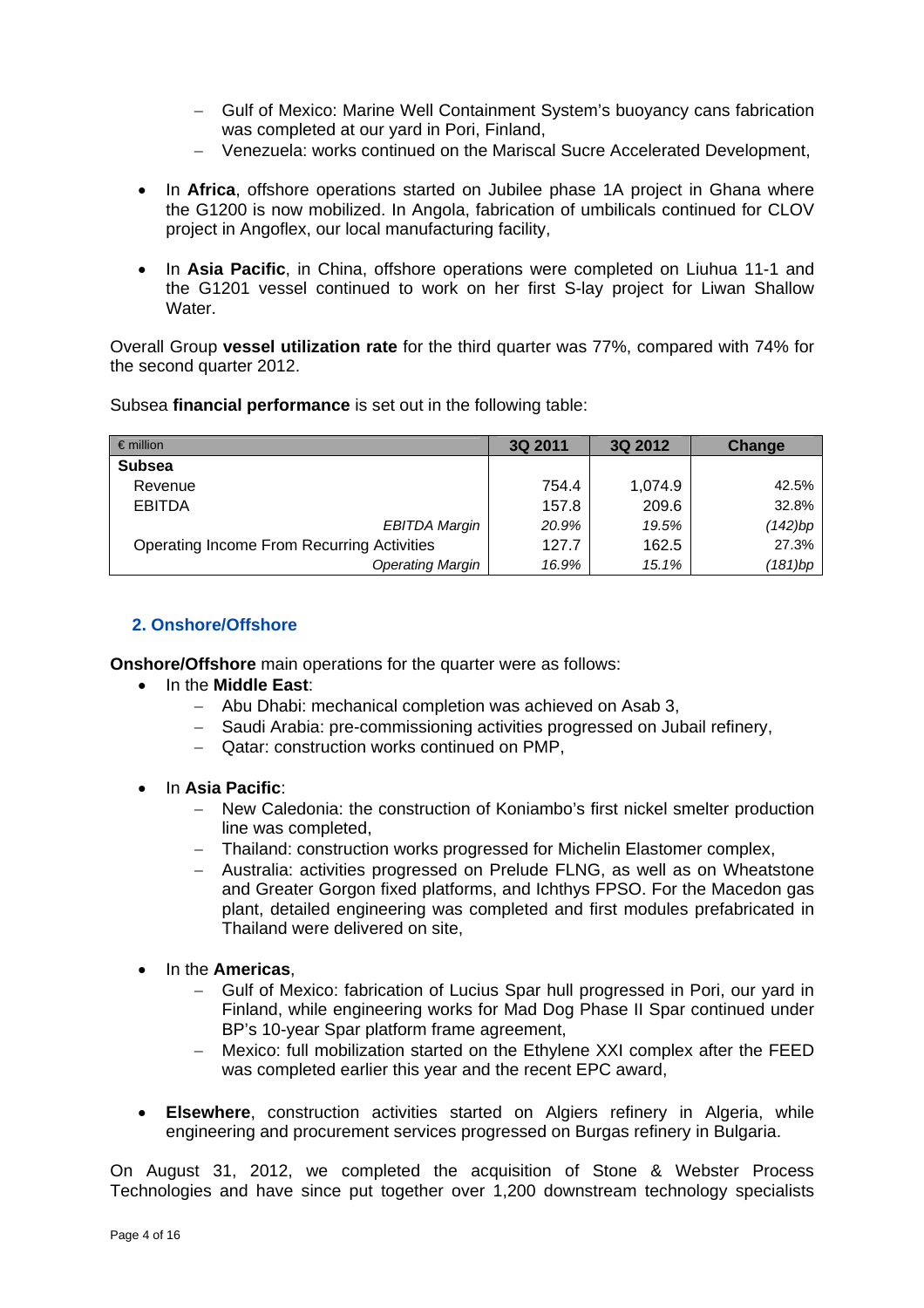from both companies to create Technip Stone & Webster Process Technology. This new entity, built around cutting edge technologies in refining, hydrogen, ethylene, petrochemicals and GTL, offers licenses, high value engineering services and proprietary equipment. This strengthens Technip's position as a technology provider to the downstream industry, and should expand and diversify our Onshore/Offshore segment with revenue streams from enhanced technology and high-end proprietary solutions.

Onshore/Offshore **financial performance** is set out in the following table:

| $\epsilon$ million                         | 3Q 2011 | 3Q 2012 | Change |
|--------------------------------------------|---------|---------|--------|
| <b>Onshore/Offshore</b>                    |         |         |        |
| Revenue                                    | 944.2   | 1.011.0 | 7.1%   |
| Operating Income From Recurring Activities | 67.1    | 71.4    | 6.4%   |
| <b>Operating Margin</b>                    | 7.1%    | 7.1%    | (4)bp  |

#### **3. Group**

Technip Group's **Operating Income From Recurring Activities** including Corporate charges as detailed in annex I (c) is set out in the following table:

| $\epsilon$ million                         | 3Q 2011 | 3Q 2012 | Change |
|--------------------------------------------|---------|---------|--------|
| Group                                      |         |         |        |
| Revenue                                    | 1,698.6 | 2,085.9 | 22.8%  |
| Operating Income From Recurring Activities | 180.9   | 215.2   | 19.0%  |
| <b>Operating Margin</b>                    | 10.6%   | 10.3%   | (33)bp |

In third quarter 2012, **foreign exchange** had a positive impact estimated at €122 million on revenue and a positive impact estimated at €13 million on operating income from recurring activities.

**Financial result** on contracts recognized as revenue amounted to €2 million in third quarter 2012.

#### **4. Group Net Income**

**Operating income** was €211 million in third quarter 2012, including €4 million of acquisition costs, versus €176 million a year ago.

**Financial result** in third quarter 2012 included a €10 million positive impact from changes in foreign exchange rates and fair market value of hedging instruments, compared with a €3 million positive impact last year.

The variation in **Diluted Number of Shares** is mainly due to the potential dilution of convertible bonds (OCEANE), capital increase for Technip employees, as well as share subscription options and performance shares granted to Technip Group employees.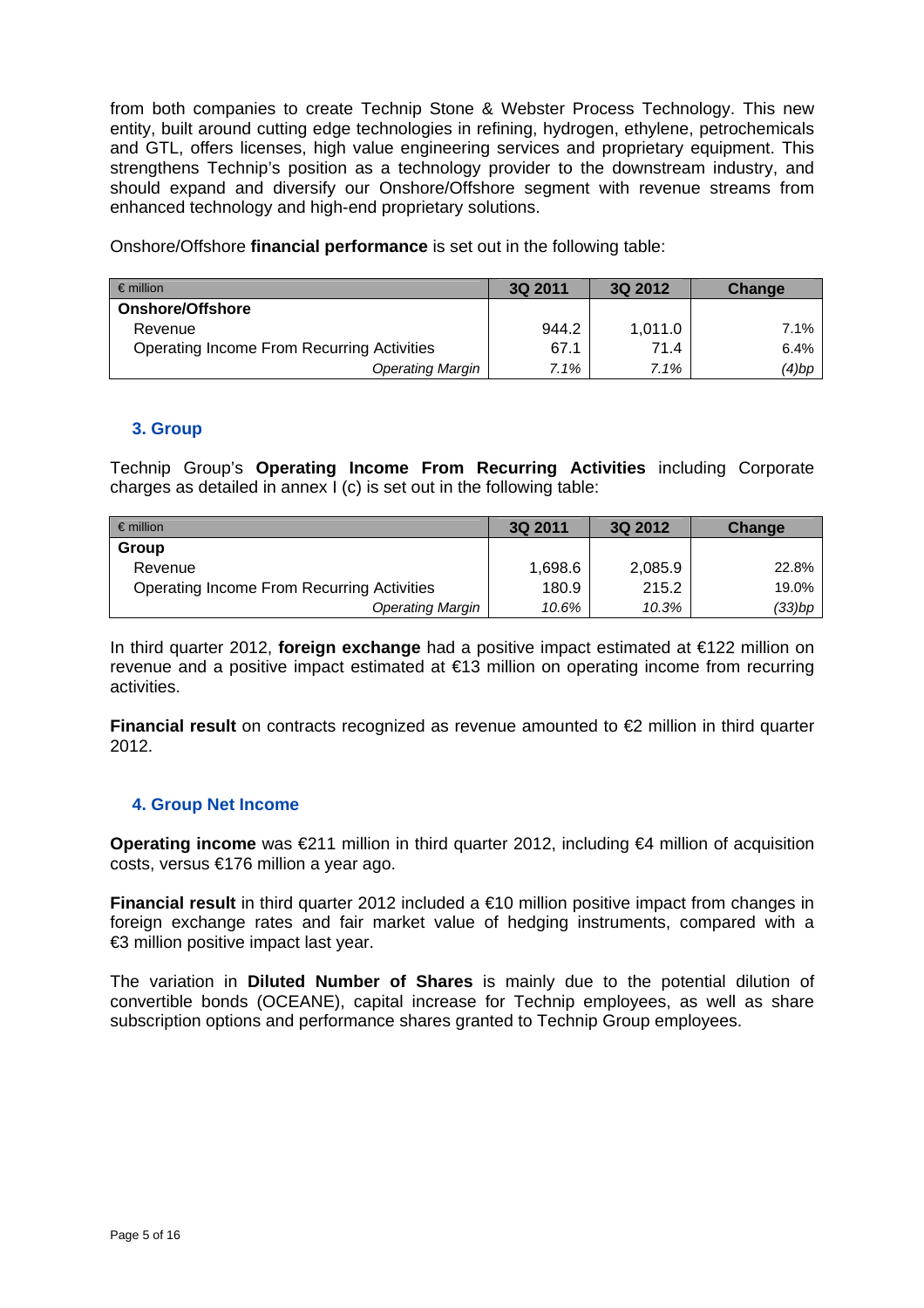| € million, except Diluted Earnings per Share, and Diluted Number<br>of Shares | 3Q 2011     | <b>3Q 2012</b> | Change  |
|-------------------------------------------------------------------------------|-------------|----------------|---------|
| <b>Operating Income From Recurring Activities</b>                             | 180.9       | 215.2          | 19.0%   |
| Income / (Charges) from Non-Current Activities                                | (4.7)       | (4.0)          | (14.9)% |
| Operating Income                                                              | 176.2       | 211.2          | 19.9%   |
| <b>Financial Result</b>                                                       | (3.3)       | (4.5)          | 36.4%   |
| Income Tax Expense                                                            | (51.9)      | (58.8)         | 13.3%   |
| <b>Effective Tax Rate</b>                                                     | 30.0%       | 28.4%          | (157)bp |
| Non-Controlling Interests                                                     |             | (1.6)          | nm      |
| <b>Net Income</b>                                                             | 121.0       | 146.3          | 20.9%   |
| <b>Diluted Number of Shares</b>                                               | 116.103.002 | 125.063.329    | 7.7%    |
| Diluted Earnings per Share (€)                                                | 1.07        | 1.21           | 13.4%   |

### **5. Cash Flow and Statement of Financial Position**

As of September 30, 2012, Group's **net cash position** was €184 million compared to €252 million at the end of June 2012.

| Net Cash Position as of June 30, 2012                    | 252.0   |
|----------------------------------------------------------|---------|
| Net Cash Generated from / (Used in) Operating Activities | 229.0   |
| of which:                                                |         |
| Cash Generated from / (Used in) Operations               | 252,5   |
| Change in Working Capital Requirements                   | (23.5)  |
| <b>Capital Expenditures</b>                              | (109.6) |
| Acquisition of Stone & Webster Process Technologies      | (229.0) |
| Other including FX Impacts*                              | 41.1    |
| Net Cash Position as of September 30, 2012               | 183.5   |

*(\*) Includes impact of preliminary assessment of purchase price allocation of Global Industries, which is reflected in restated December 31, 2011 statement of financial position, in annex II.* 

**Capital expenditures** for third quarter 2012 were €110 million compared to €107 million one year ago. Year-to-date, they amounted to €358 million versus €218 million one year ago, underlying our sustained effort to move our capex along as fast as possible. Total capital expenditure for 2012 is expected to be around €500 million.

**Shareholders' equity** as of September 30, 2012, was €3,983 million compared with €3,673 million as of December 31, 2011.

# **III. FULL YEAR 2012 OUTLOOK**

- **Group revenue towards €8.0 billion (formerly between €7.65 and €8.0 billion)**
- **Subsea revenue at least €3.50 billion (formerly between €3.35 and €3.50 billion), with operating margin around 15% (unchanged)**
- **Onshore/Offshore revenue around €4.3 billion (formerly between €4.3 and €4.5 billion), with operating margin between 6.5% and 7% (formerly between 6% and 7%)**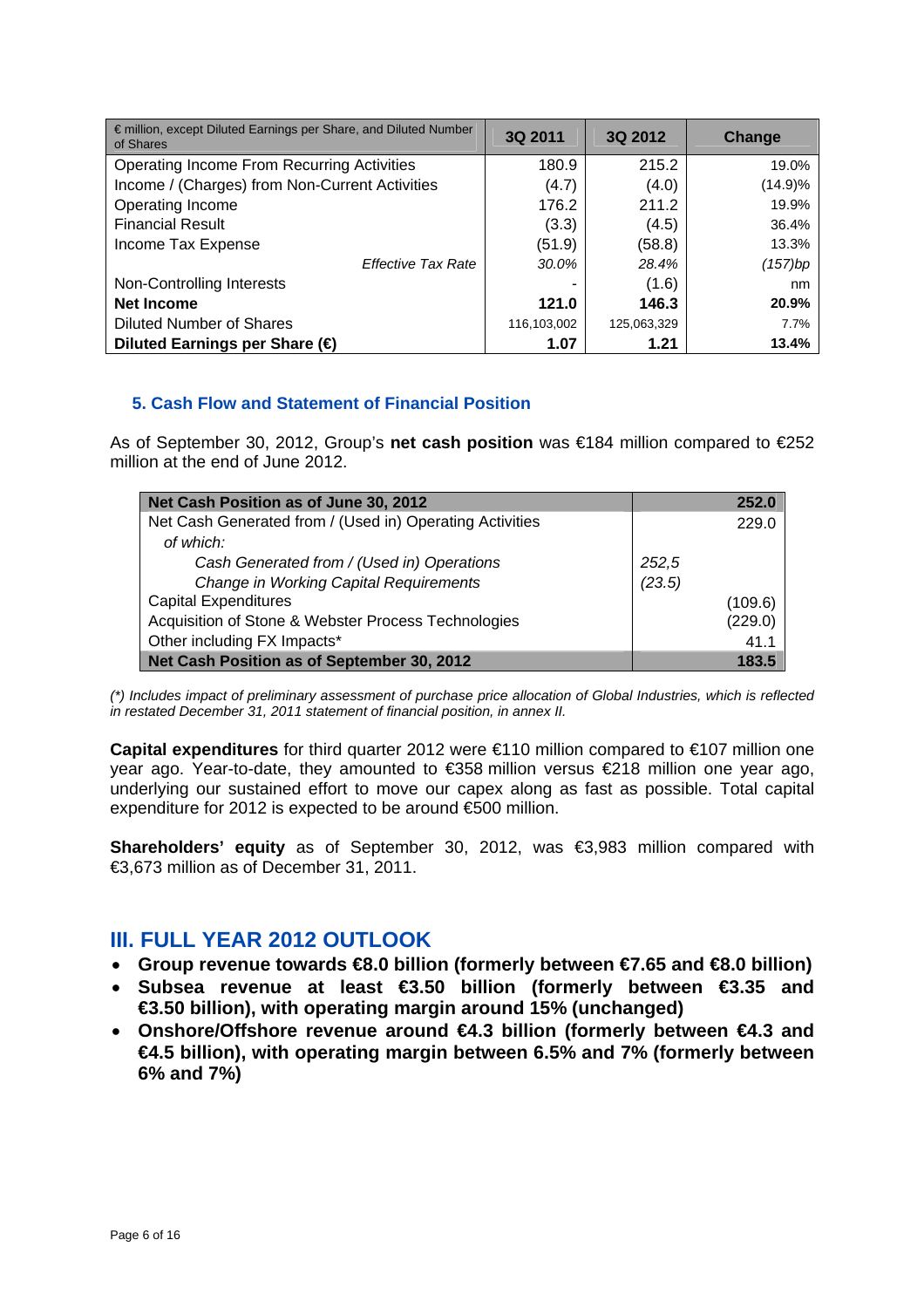°  $\circ$   $\circ$ 

The information package on Third Quarter 2012 results includes this press release and the annexes which follow, as well as the presentation published on Technip's website: www.technip.com

# **NOTICE**

Today, Thursday, October 25, 2012, Chairman and CEO Thierry Pilenko, along with CFO Julian Waldron, will comment on Technip's results and answer questions from the financial community during a conference call in English starting at 10:00 a.m. CET.

To participate in the conference call, you may call any of the following telephone numbers approximately 5 - 10 minutes prior to the scheduled start time:

| France / Continental Europe: | + 33 (0) 1 70 77 09 38 |
|------------------------------|------------------------|
| UK:                          | + 44 (0) 203 367 9458  |
| USA:                         | + 1 866 907 5923       |

The conference call will also be available via a simultaneous, listen-only audio-cast on Technip's website.

A replay of this conference call will be available approximately two hours following the conference call for 90 days on Technip's website and for two weeks at the following telephone numbers:

|                              | <b>Telephone Numbers</b> | <b>Confirmation Code</b> |
|------------------------------|--------------------------|--------------------------|
| France / Continental Europe: | + 33 (0) 1 72 00 15 00   | 278151#                  |
| UK:                          | + 44 (0) 203 367 9460    | 278151#                  |
| USA:                         | + 1 877 642 3018         | 278151#                  |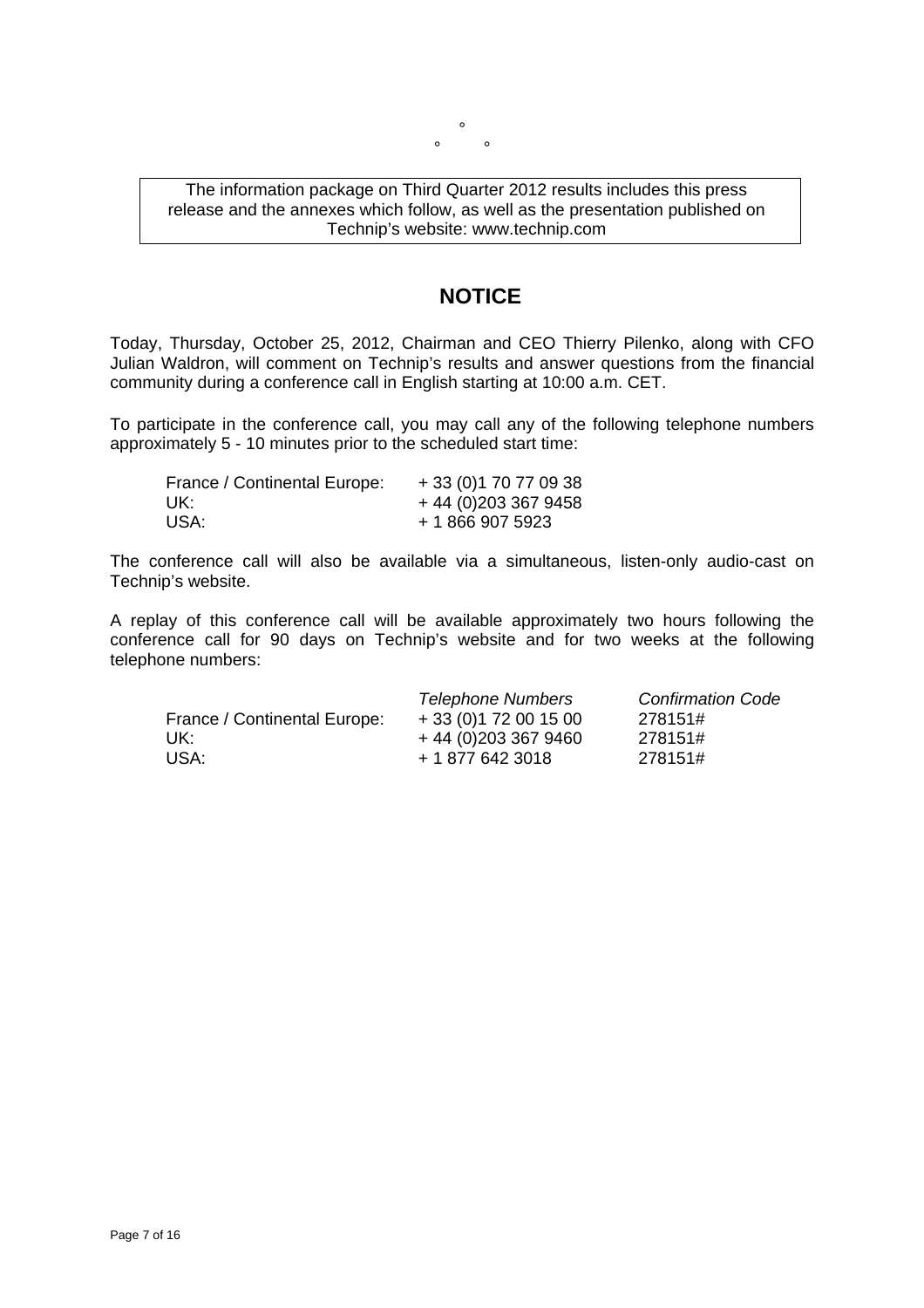#### **Cautionary note regarding forward-looking statements**

*This presentation contains both historical and forward-looking statements. These forward*looking statements are not based on historical facts, but rather reflect our current *expectations concerning future results and events, and generally may be identified by the use of forward-looking words such as "believe", "aim", "expect", "anticipate", "intend", "foresee", "likely", "should", "planned", "may", "estimates", "potential" or other similar words. Similarly, statements that describe our objectives, plans or goals are or may be forward-looking statements. These forward-looking statements involve known and unknown risks, uncertainties and other factors that may cause our actual results, performance or achievements to differ materially from the anticipated results, performance or achievements expressed or implied by these forward-looking statements. Risks that could cause actual results to differ materially from the results anticipated in the forward-looking statements include, among other things: our ability to successfully continue to originate and execute large services contracts, and construction and project risks generally; the level of productionrelated capital expenditure in the oil and gas industry as well as other industries; currency fluctuations; interest rate fluctuations; raw material (especially steel) as well as maritime freight price fluctuations; the timing of development of energy resources; armed conflict or political instability in the Arabian-Persian Gulf, Africa or other regions; the strength of competition; control of costs and expenses; the reduced availability of governmentsponsored export financing; losses in one or more of our large contracts; U.S. legislation relating to investments in Iran or elsewhere where we seek to do business; changes in tax legislation, rules, regulation or enforcement; intensified price pressure by our competitors; severe weather conditions; our ability to successfully keep pace with technology changes; our ability to attract and retain qualified personnel; the evolution, interpretation and uniform application and enforcement of International Financial Reporting Standards (IFRS), according to which we prepare our financial statements as of January 1, 2005; political and social stability in developing countries; competition; supply chain bottlenecks; the ability of our subcontractors to attract skilled labor; the fact that our operations may cause the discharge of hazardous substances, leading to significant environmental remediation costs; our ability to manage and mitigate logistical challenges due to underdeveloped infrastructure in some countries where we are performing projects.* 

*Some of these risk factors are set forth and discussed in more detail in our Annual Report. Should one of these known or unknown risks materialize, or should our underlying assumptions prove incorrect, our future results could be adversely affected, causing these results to differ materially from those expressed in our forward-looking statements. These factors are not necessarily all of the important factors that could cause our actual results to differ materially from those expressed in any of our forward-looking statements. Other unknown or unpredictable factors also could have material adverse effects on our future results. The forward-looking statements included in this release are made only as of the date of this release. We cannot assure you that projected results or events will be achieved. We do not intend, and do not assume any obligation to update any industry information or forwardlooking information set forth in this release to reflect subsequent events or circumstances.* 

*This presentation does not constitute an offer or invitation to purchase any securities of Technip in the United States or any other jurisdiction. Securities may not be offered or sold in the United States absent registration or an exemption from registration. The information contained in this presentation may not be relied upon in deciding whether or not to acquire Technip securities.* 

*\*\*\*\** 

*This presentation is being furnished to you solely for your information, and it may not be reproduced, redistributed or published, directly or indirectly, in whole or in part, to any other person. Non-compliance with these restrictions may result in the violation of legal restrictions of the United States or of other jurisdictions.* 

*\*\*\*\**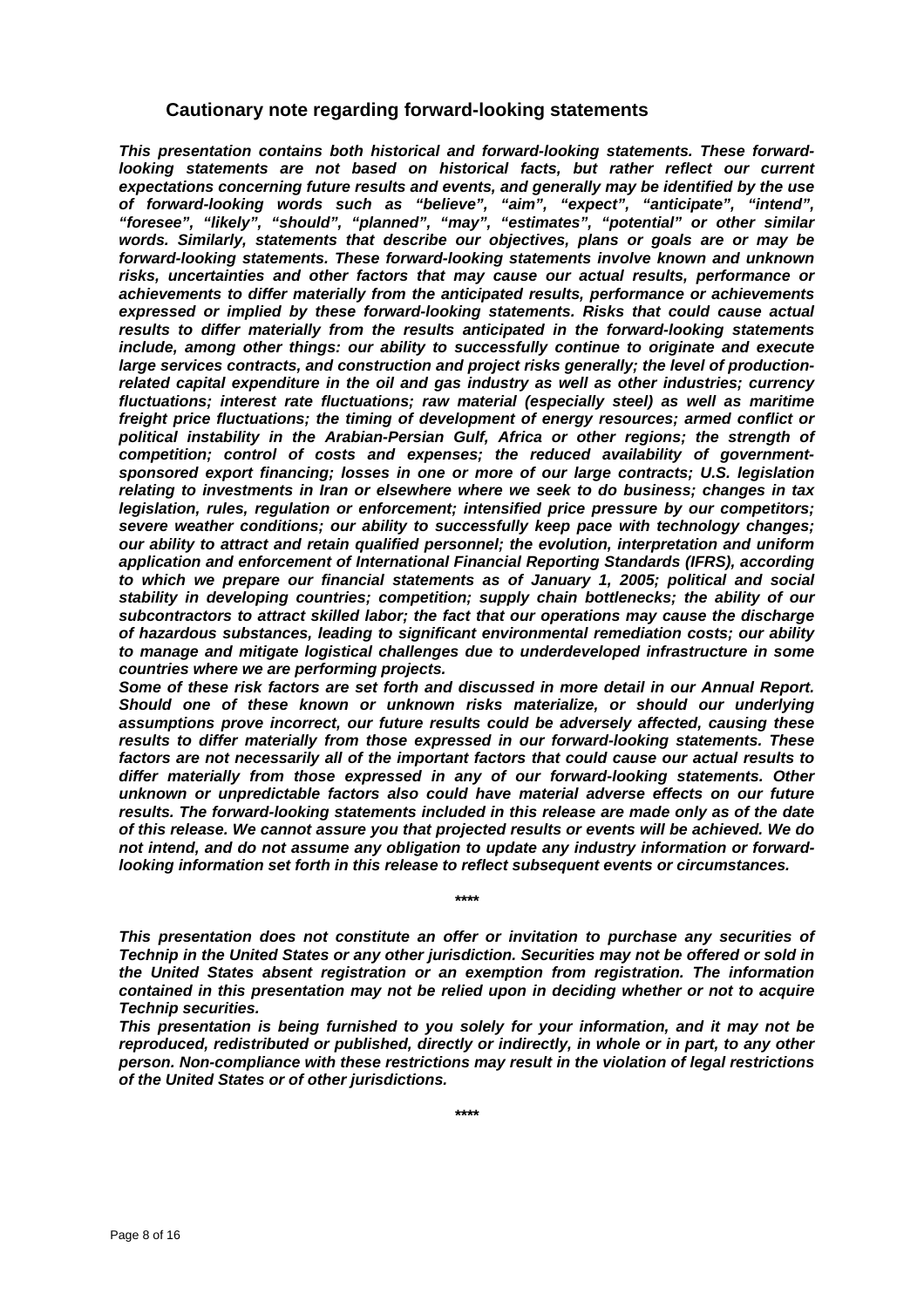Technip is a world leader in project management, engineering and construction for the energy industry.

From the deepest Subsea oil & gas developments to the largest and most complex Offshore and Onshore infrastructures, our 32,000 people are constantly offering the best solutions and most innovative technologies to meet the world's energy challenges. in project manage<br>
I & gas developme<br>
our 32,000 people<br>
to meet the world<sup>?</sup><br>
thnip has state-of-t<br>
d vessels for pipelin<br>
n the NYSE Euror<br>
American Deposita<br>
ext<br>
1708<br>
ons<br>
T<sub>T</sub><br>
TT<br>
TT<br>
TT<br>
TT<br>
TT<br> **h**<br>
h

Present in 48 countries, Technip has state-of-the-art industrial assets on all continents and operates a fleet of specialized vessels for pipeline installation and subsea construction.

Technip shares are listed on the NYSE Euronext Paris exchange and the USA over-thecounter (OTC) market as an American Depositary Receipt (ADR: TKPPY).





#### **Analyst and Investor Relations**

Kimberly Stewart Apollin naire Vandier Chuan n Wang

Tel.: +3 33 (0)1 47 78 66 74, e-mail : kstewart@te echnip.com Tel.: +3 33 (0)1 47 78 60 74, e-mail : avandier@te echnip.com Tel.: +3 33 (0)1 47 78 36 27, e-mail : chuwang@te echnip.com

**Publi ic Relations** Christophe Bélorgeot Florian ne Lassalle-M Massip

**Tech nip's websit te** 

**Tech nip's IR web bsite Tech nip's IR mo bile website** Tel.: +3 33 (0)1 47 78 39 92 Tel.: +3 33 (0)1 47 78 32 79, e-mail : press@techn nip.com

**http:// /www.techn ip.com** 

**http:// /investors-e en.technip.c com http://investors.mobi-en.technip.com**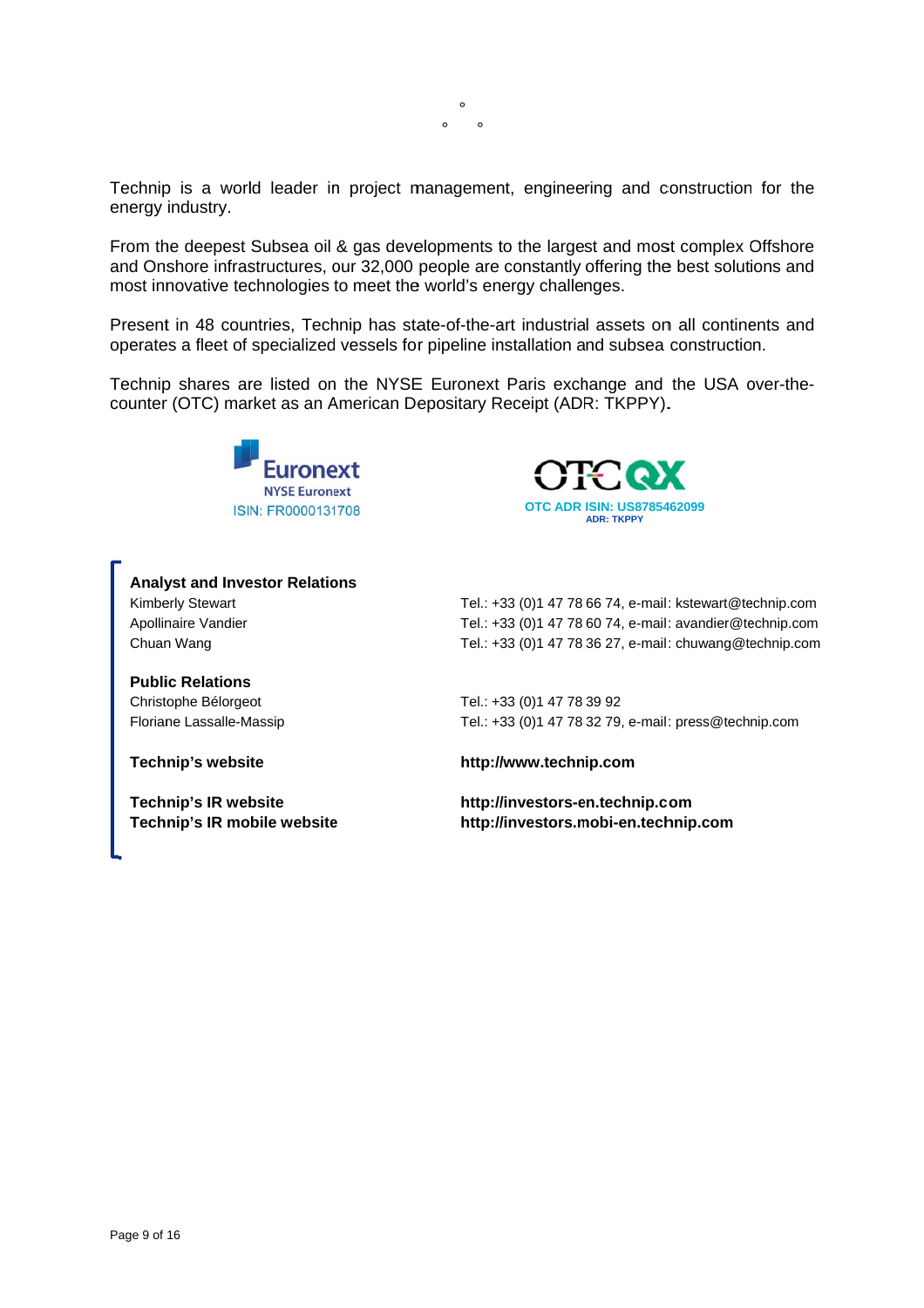# **Press Release ANNEX I (a) CONSOLIDATED STATEMENT OF INCOME IFRS, not audited**

| $\epsilon$ million                                                      |             | <b>Third Quarter</b> |         |             | 9 Months    |        |
|-------------------------------------------------------------------------|-------------|----------------------|---------|-------------|-------------|--------|
| (Except Diluted Earnings per<br>Share, and Diluted Number of<br>Shares) | 2011        | 2012                 | Change  | 2011        | 2012        | Change |
| <b>Revenue</b>                                                          | 1,698.6     | 2,085.9              | 22.8%   | 4,798.7     | 5,903.4     | 23.0%  |
| Gross Margin                                                            | 312.4       | 395.4                | 26.6%   | 924.2       | 1,108.4     | 19.9%  |
| Research &<br><b>Development Expenses</b>                               | (18.8)      | (17.6)               | (6.4)%  | (46.2)      | (50.2)      | 8.7%   |
| SG&A and Other                                                          | (112.7)     | (162.6)              | 44.3%   | (376.7)     | (474.0)     | 25.8%  |
| <b>Operating Income from</b><br><b>Recurring Activities</b>             | 180.9       | 215.2                | 19.0%   | 501.3       | 584.2       | 16.5%  |
| <b>Non-Current Operating</b><br>Result                                  | (4.7)       | (4.0)                | (14.9)% | (4.7)       | (7.0)       | 48.9%  |
| <b>Operating Income</b>                                                 | 176.2       | 211.2                | 19.9%   | 496.6       | 577.2       | 16.2%  |
| <b>Financial Result</b>                                                 | (3.3)       | (4.5)                | 36.4%   | 6.4         | (29.6)      | nm     |
| Income / (Loss) before<br>Tax                                           | 172.9       | 206.7                | 19.5%   | 503.0       | 547.6       | 8.9%   |
| Income Tax Expense                                                      | (51.9)      | (58.8)               | 13.3%   | (147.2)     | (151.9)     | 3.2%   |
| Non-Controlling Interests                                               |             | (1.6)                | nm      | 2.0         | (3.0)       | nm     |
| Net Income / (Loss)                                                     | 121.0       | 146.3                | 20.9%   | 357.8       | 392.7       | 9.8%   |
|                                                                         |             |                      |         |             |             |        |
| Diluted Number of<br><b>Shares</b>                                      | 116,103,002 | 125,063,329          | 7.7%    | 116,297,370 | 123,857,522 | 6.5%   |
|                                                                         |             |                      |         |             |             |        |
| <b>Diluted Earnings per</b><br>Share $\bigoplus$                        | 1.07        | 1.21                 | 13.4 %  | 3.14        | 3.29        | 4.8%   |

## **ANNEX I (b) FOREIGN CURRENCY CONVERSION RATES IFRS, not audited**

|                      | <b>Closing Rate as of</b> |                   | Average Rate of |         |         |         |
|----------------------|---------------------------|-------------------|-----------------|---------|---------|---------|
|                      | Dec. 31,<br>2011          | Sept. 30,<br>2012 | 3Q 2011         | 3Q 2012 | 9M 2011 | 9M 2012 |
| USD for 1 EUR        | 1.29                      | 1.29              | 1.41            | 1.25    | 1.41    | 1.28    |
| <b>GBP for 1 EUR</b> | 0.84                      | 0.80              | 0.88            | 0.79    | 0.87    | 0.81    |
| <b>BRL for 1 EUR</b> | 2.42                      | 2.62              | 2.31            | 2.54    | 2.29    | 2.46    |
| <b>NOK for 1 EUR</b> | 7.75                      | 7.37              | 7.77            | 7.39    | 7.80    | 7.51    |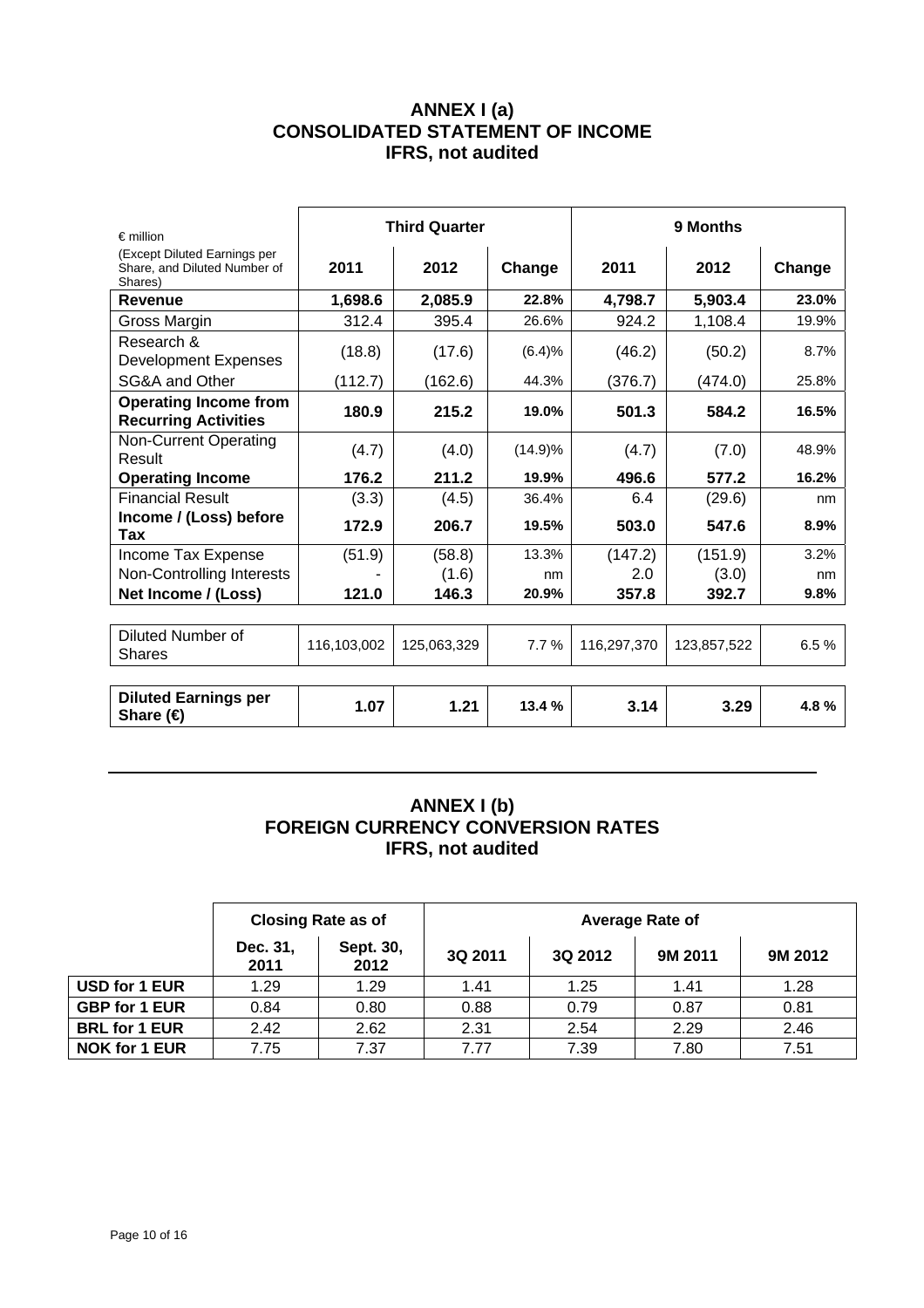# **Press Release ANNEX I (c) ADDITIONAL INFORMATION BY BUSINESS SEGMENT IFRS, not audited**

|                                               | <b>Third Quarter</b> |         | 9 Months |         |         |         |
|-----------------------------------------------|----------------------|---------|----------|---------|---------|---------|
| $\epsilon$ million                            | 2011                 | 2012    | Change   | 2011    | 2012    | Change  |
| <b>SUBSEA</b>                                 |                      |         |          |         |         |         |
| Revenue                                       | 754.4                | 1,074.9 | 42.5%    | 2,007.9 | 2,847.2 | 41.8%   |
| Gross Margin                                  | 176.6                | 235.0   | 33.1%    | 503.9   | 642.6   | 27.5%   |
| Operating Income from Recurring<br>Activities | 127.7                | 162.5   | 27.3%    | 339.6   | 424.4   | 25.0%   |
| <b>Operating Margin</b>                       | 16.9%                | 15.1%   | (181)bp  | 16.9%   | 14.9%   | (201)bp |
| Depreciation and Amortization                 | (30.1)               | (47.1)  | 56.5%    | (87.3)  | (123.0) | 40.9%   |
| <b>EBITDA</b>                                 | 157.8                | 209.6   | 32.8%    | 426.9   | 547.4   | 28.2%   |
| <b>EBITDA Margin</b>                          | 20.9%                | 19.5%   | (142)bp  | 21.3%   | 19.2%   | (204)bp |
| <b>ONSHORE/OFFSHORE</b>                       |                      |         |          |         |         |         |
| Revenue                                       | 944.2                | 1,011.0 | 7.1%     | 2,790.8 | 3,056.2 | 9.5%    |
| Gross Margin                                  | 135.8                | 160.4   | 18.1%    | 420.3   | 465.8   | 10.8%   |
| Operating Income from Recurring<br>Activities | 67.1                 | 71.4    | 6.4%     | 205.8   | 211.1   | 2.6%    |
| <b>Operating Margin</b>                       | 7.1%                 | 7.1%    | (4)bp    | 7.4%    | 6.9%    | (47)bp  |
| Depreciation and Amortization                 | (6.1)                | (6.8)   | 11.5%    | (19.9)  | (20.4)  | 2.5%    |
| <b>CORPORATE</b>                              |                      |         |          |         |         |         |
| Operating Income from Recurring<br>Activities | (13.9)               | (18.7)  | 34.5%    | (44.1)  | (51.3)  | 16.3%   |
| Depreciation and Amortization                 | (0.8)                |         | nm       | (1.0)   |         | nm      |

## **ANNEX I (d) REVENUE BY GEOGRAPHICAL AREA IFRS, not audited**

|                                        | <b>Third Quarter</b> |         |            | 9 Months |         |            |
|----------------------------------------|----------------------|---------|------------|----------|---------|------------|
| $\epsilon$ million                     | 2011                 | 2012    | $% \Delta$ | 2011     | 2012    | $% \Delta$ |
| Europe, Russia,<br><b>Central Asia</b> | 487.0                | 662.9   | 36.1%      | 1,382.4  | 1,784.4 | 29.1%      |
| Africa                                 | 193.3                | 189.7   | (1.9)%     | 678.2    | 506.7   | $(25.3)\%$ |
| <b>Middle East</b>                     | 364.7                | 254.0   | $(30.4)\%$ | 1,095.4  | 794.8   | (27.4)%    |
| <b>Asia Pacific</b>                    | 251.0                | 329.1   | 31.1%      | 629.6    | 937.3   | 48.9%      |
| <b>Americas</b>                        | 402.6                | 650.2   | 61.5%      | 1,013.1  | 1,880.2 | 85.6%      |
| <b>TOTAL</b>                           | 1,698.6              | 2,085.9 | 22.8%      | 4,798.7  | 5,903.4 | 23.0%      |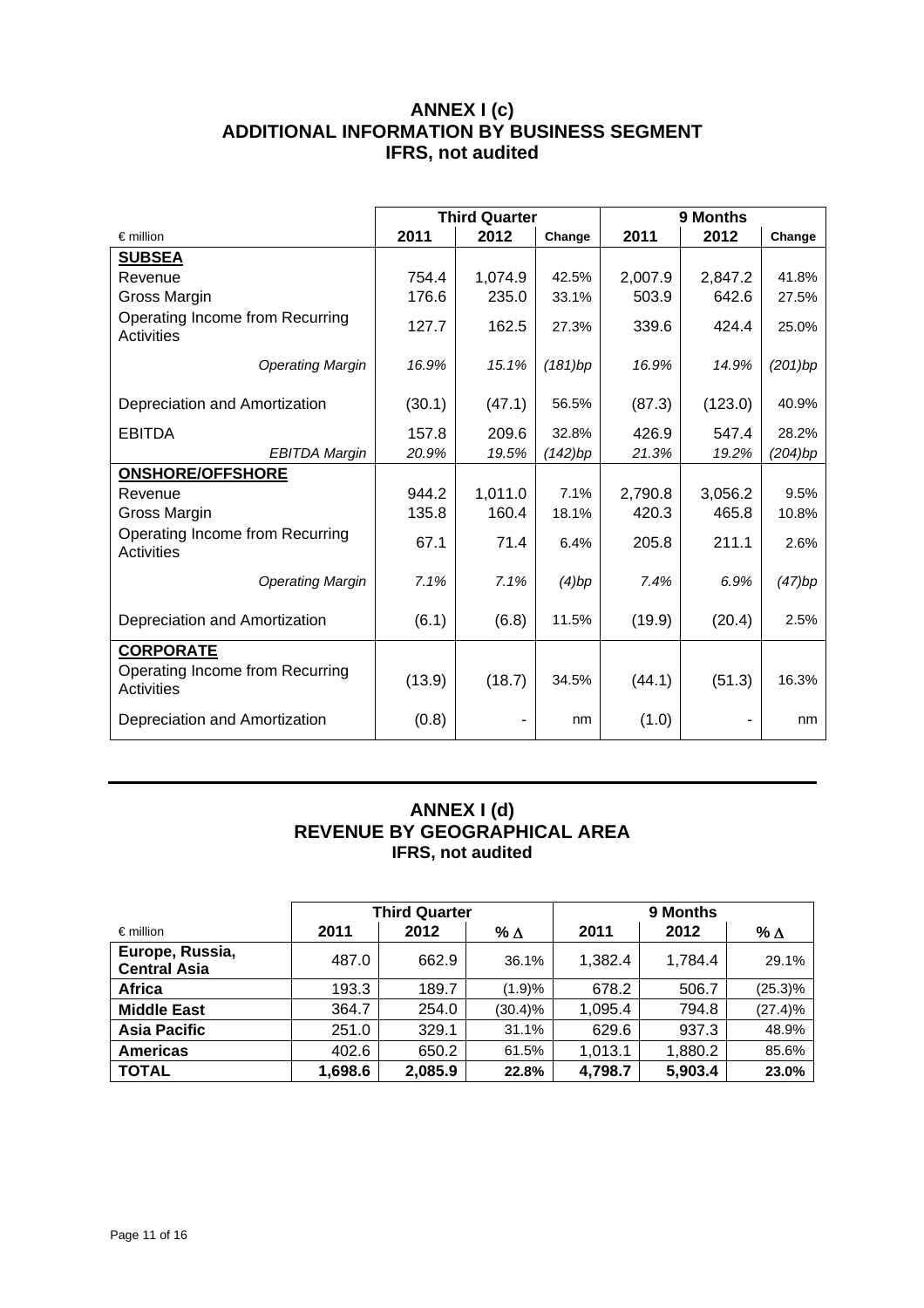### **ANNEX II CONSOLIDATED STATEMENT OF FINANCIAL POSITION IFRS**

|                                                            | Dec. 31, 2011, | Sept. 30, 2012 |
|------------------------------------------------------------|----------------|----------------|
|                                                            | restated*      |                |
|                                                            | (not audited)  | (not audited)  |
| $\epsilon$ million                                         |                |                |
| <b>Fixed Assets</b>                                        | 5,520.6        | 5,892.5        |
| <b>Deferred Tax Assets</b>                                 | 336.3          | 373.4          |
| <b>Non-Current Assets</b>                                  | 5,856.9        | 6,265.9        |
|                                                            |                |                |
| Construction Contracts - Amounts in Assets                 | 585.6          | 548.6          |
| Inventories, Trade Receivables and Other                   | 2,397.1        | 2,395.2        |
| Cash & Cash Equivalents                                    | 2,808.7        | 2,287.3        |
| <b>Current Assets</b>                                      | 5,791.4        | 5,231.1        |
|                                                            |                |                |
| <b>Assets Classified as Held for Sale</b>                  |                | 12.0           |
|                                                            |                |                |
| <b>Total Assets</b>                                        | 11,648.3       | 11,509.0       |
|                                                            |                |                |
| Shareholders' Equity (Parent Company)                      | 3,651.6        | 3,969.7        |
| Non-Controlling Interests                                  | 21.7           | 13.0           |
| <b>Shareholders' Equity</b>                                | 3,673.3        | 3,982.7        |
| <b>Non-Current Financial Debts</b>                         | 1,552.9        | 1,696.7        |
| <b>Non-Current Provisions</b>                              | 139.2          | 159.0          |
| Deferred Tax Liabilities and Other Non-Current Liabilities | 237.1          | 298.7          |
| <b>Non-Current Liabilities</b>                             | 1,929.2        | 2,154.4        |
|                                                            |                |                |
| <b>Current Financial Debts</b>                             | 598.5          | 407.1          |
| <b>Current Provisions</b>                                  | 345.0          | 265.7          |
| Construction Contracts - Amounts in Liabilities            | 700.0          | 858.2          |
| Trade Payables & Other                                     | 4,402.3        | 3,840.9        |
| <b>Current Liabilities</b>                                 | 6,045.8        | 5,371.9        |
|                                                            |                |                |
| <b>Total Shareholders' Equity &amp; Liabilities</b>        | 11,648.3       | 11,509.0       |
|                                                            |                |                |
| <b>Net Cash Position</b>                                   | 657.3          | 183.5          |

*(\*) Restated with preliminary assessment of purchase price allocation of Global Industries.*

| Statement of Changes in Shareholders' Equity (Parent Company), Audited<br>$(\epsilon$ million): |         |  |  |
|-------------------------------------------------------------------------------------------------|---------|--|--|
| Shareholders' Equity as of December 31, 2011                                                    | 3,651.6 |  |  |
| 9 Months 2012 Net Income                                                                        | 392.7   |  |  |
| 9 Months 2012 Other Comprehensive Income                                                        | 10.0    |  |  |
| Capital Increase                                                                                | 114.0   |  |  |
| <b>Treasury Shares</b>                                                                          | (17.6)  |  |  |
| Dividends Paid                                                                                  | (172.6) |  |  |
| Other                                                                                           | (8.4)   |  |  |
| Shareholders' Equity as of September 30, 2012                                                   | 3.969.7 |  |  |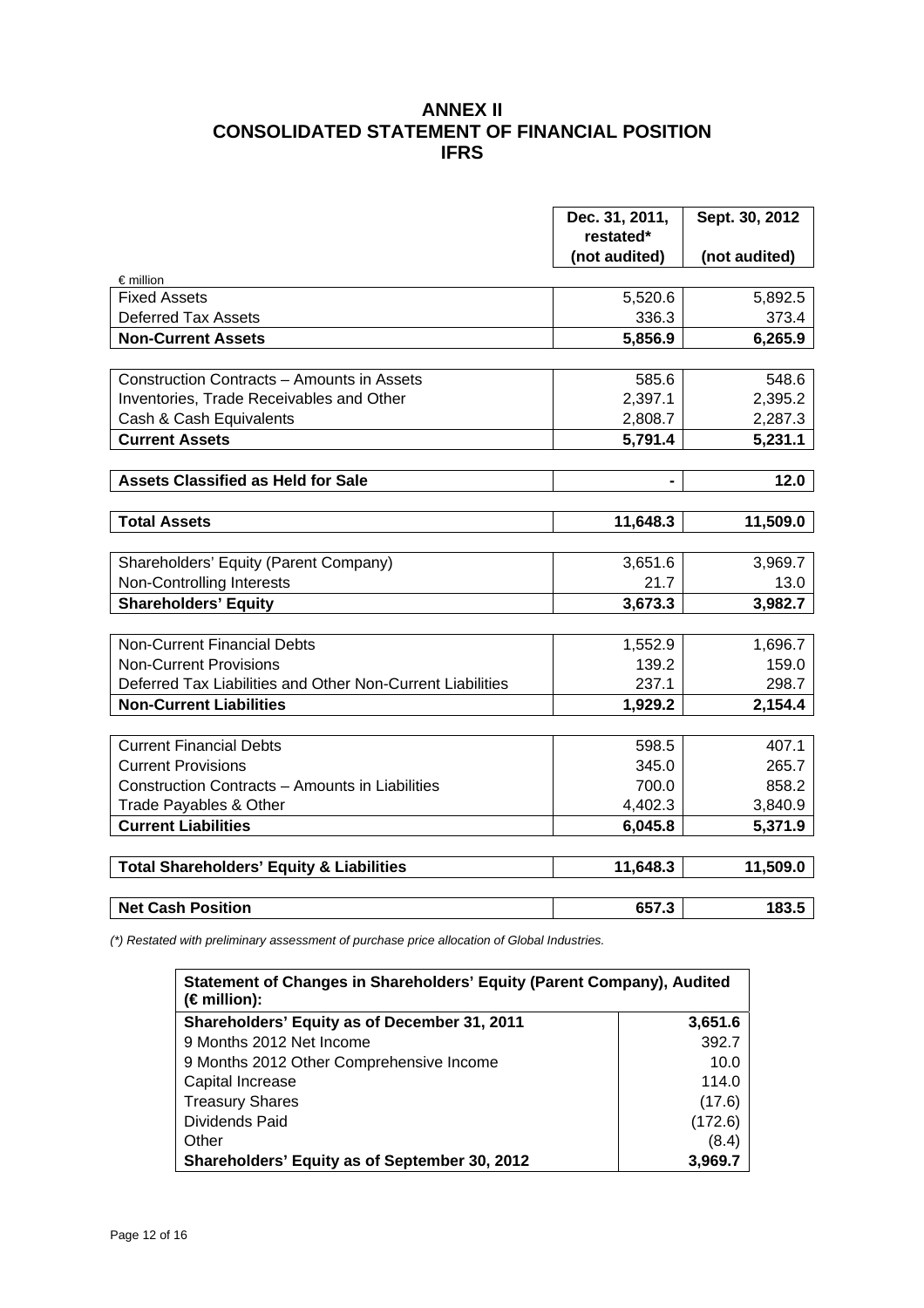# **Press Release ANNEX III (a) CONSOLIDATED STATEMENT OF CASH FLOWS IFRS, not audited**

|                                                                                                                                                                                                                                                                                                                                                                                                      | 9 Months                                                                 |                                                                              |
|------------------------------------------------------------------------------------------------------------------------------------------------------------------------------------------------------------------------------------------------------------------------------------------------------------------------------------------------------------------------------------------------------|--------------------------------------------------------------------------|------------------------------------------------------------------------------|
| $\epsilon$ million                                                                                                                                                                                                                                                                                                                                                                                   | 2011                                                                     | 2012                                                                         |
| Net Income / (Loss)<br>Depreciation & Amortization of Fixed Assets<br>Stock Options and Performance Share Charges<br>Non-Current Provisions (including Employee Benefits)<br>Deferred Income Tax<br>Net (Gains) / Losses on Disposal of Assets and Investments<br>Non-Controlling Interests and Other<br>Cash Generated from / (Used in) Operations<br><b>Change in Working Capital Requirements</b> | 357.8<br>108.2<br>31.5<br>21.8<br>27.4<br>0.1<br>7.5<br>554.3<br>(163.7) | 392.7<br>143.4<br>30.0<br>17.3<br>56.3<br>(5.7)<br>23.5<br>657.5<br>(442.1)  |
| Net Cash Generated from / (Used in) Operating Activities                                                                                                                                                                                                                                                                                                                                             | 390.6                                                                    | 215.4                                                                        |
| <b>Capital Expenditures</b><br>Proceeds from Non-Current Asset Disposals<br><b>Acquisitions of Financial Assets</b><br>Acquisition Costs of Consolidated Companies, Net of Cash<br>Acquired<br>Net Cash Generated from / (Used in) Investing Activities<br>Net Increase / (Decrease) in Borrowings<br>Capital Increase<br>Dividends Paid                                                             | (218.4)<br>3.7<br>(1.5)<br>12.6<br>(203.6)<br>(573.5)<br>26.0<br>(156.1) | (357.6)<br>41.5<br>(3.3)<br>(240.1)<br>(559.5)<br>(54.1)<br>114.0<br>(172.6) |
| Share Buy-Back                                                                                                                                                                                                                                                                                                                                                                                       | (4.7)                                                                    | (82.6)                                                                       |
| Net Cash Generated from / (Used in) Financing Activities                                                                                                                                                                                                                                                                                                                                             | (708.3)                                                                  | (195.3)                                                                      |
| Net Effects of Foreign Exchange Rate Changes                                                                                                                                                                                                                                                                                                                                                         | (61.1)                                                                   | 16.5                                                                         |
| Net Increase / (Decrease) in Cash and Cash Equivalents                                                                                                                                                                                                                                                                                                                                               | (582.4)                                                                  | (522.9)                                                                      |
| Bank Overdrafts at Period Beginning<br>Cash and Cash Equivalents at Period Beginning<br><b>Bank Overdrafts at Period End</b><br>Cash and Cash Equivalents at Period End                                                                                                                                                                                                                              | (0.1)<br>3,105.7<br>(0.1)<br>2,523.3<br>(582.4)                          | (0.1)<br>2,808.7<br>(1.6)<br>2,287.3<br>(522.9)                              |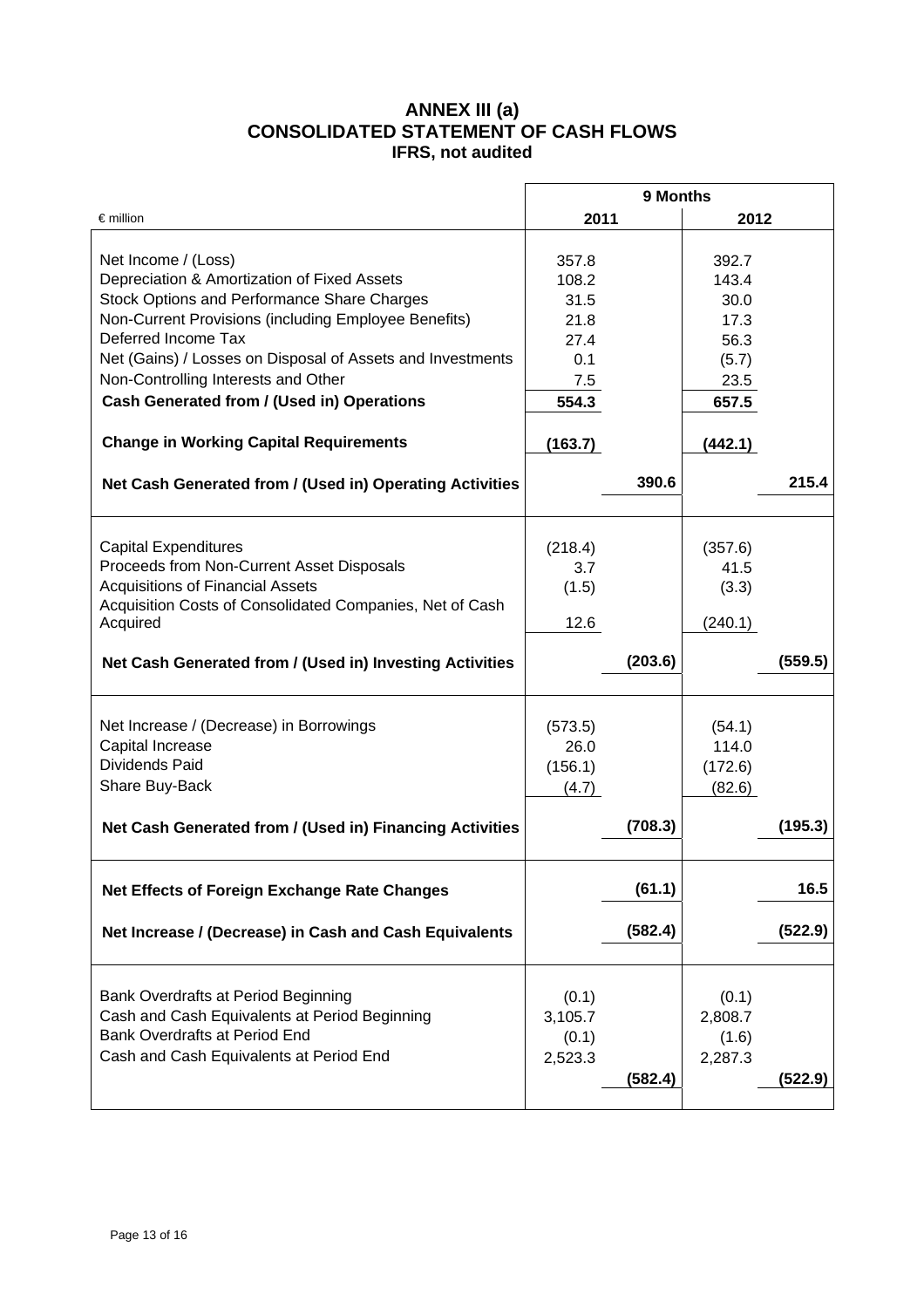#### **ANNEX III (b) CASH & FINANCIAL DEBTS IFRS**

|                                    | <b>Cash and Financial Debts</b> |                |  |
|------------------------------------|---------------------------------|----------------|--|
|                                    | Dec. 31, 2011<br>restated*      | Sept. 30, 2012 |  |
| $\epsilon$ million                 | (not audited)                   | (not audited)  |  |
| Cash Equivalents                   | 1,890.1                         | 1,254.1        |  |
| Cash                               | 918.6                           | 1,033.2        |  |
| Cash & Cash Equivalents (A)        | 2,808.7                         | 2,287.3        |  |
| <b>Current Financial Debts</b>     | 598.5                           | 407.1          |  |
| <b>Non-Current Financial Debts</b> | 1,552.9                         | 1,696.7        |  |
| Gross Debt (B)                     | 2,151.4                         | 2,103.8        |  |
| Net Cash Position $(A - B)$        | 657.3                           | 183.5          |  |

*(\*) Restated with preliminary assessment of purchase price allocation of Global Industries.*

### **ANNEX IV (a) BACKLOG not audited**

|                    |                | <b>Backlog by Business Segment</b> |        |  |  |
|--------------------|----------------|------------------------------------|--------|--|--|
|                    | As of          |                                    |        |  |  |
| $\epsilon$ million | Sept. 30, 2011 | Sept. 30, 2012                     | Change |  |  |
| Subsea             | 4,065.5        | 6,119.6                            | 50.5%  |  |  |
| Onshore/Offshore   | 6,052.7        | 7,398.8                            | 22.2%  |  |  |
| <b>Total</b>       | 10,118.2       | 13,518.4                           | 33.6%  |  |  |

### **ANNEX IV (b) CONTRACT AWARDS not audited**

The main contracts **we announced during third quarter 2012** were the following:

**Subsea** segment was awarded**:** 

- By Dubai Petroleum, an engineering, procurement, installation and commissioning (EPIC) contract for the South West Fatah and Falah fields, located 90 kilometers offshore Dubai, United Arab Emirates, at a water depth up to 53 meters. The contract scope includes the replacement of a 12-inch gas pipeline and six 18-inch water injection pipelines,
- By Apache Energy Ltd, a subsea installation contract worth approximately  $\epsilon$ 50 million for the Balnaves oil field development, located in the Carnarvon Basin, offshore Northwestern Australia, at a water depth of approximately 135 meters,
- A contract by Marathon Oil Norge AS for on-going expansion of the subsea drill centers at Kneler B and Volund located in the Alvheim area in the North Sea. The water depth in the area is around 120 meters, and the subsea work will be performed by use of remotely-operated vehicules as well as by divers,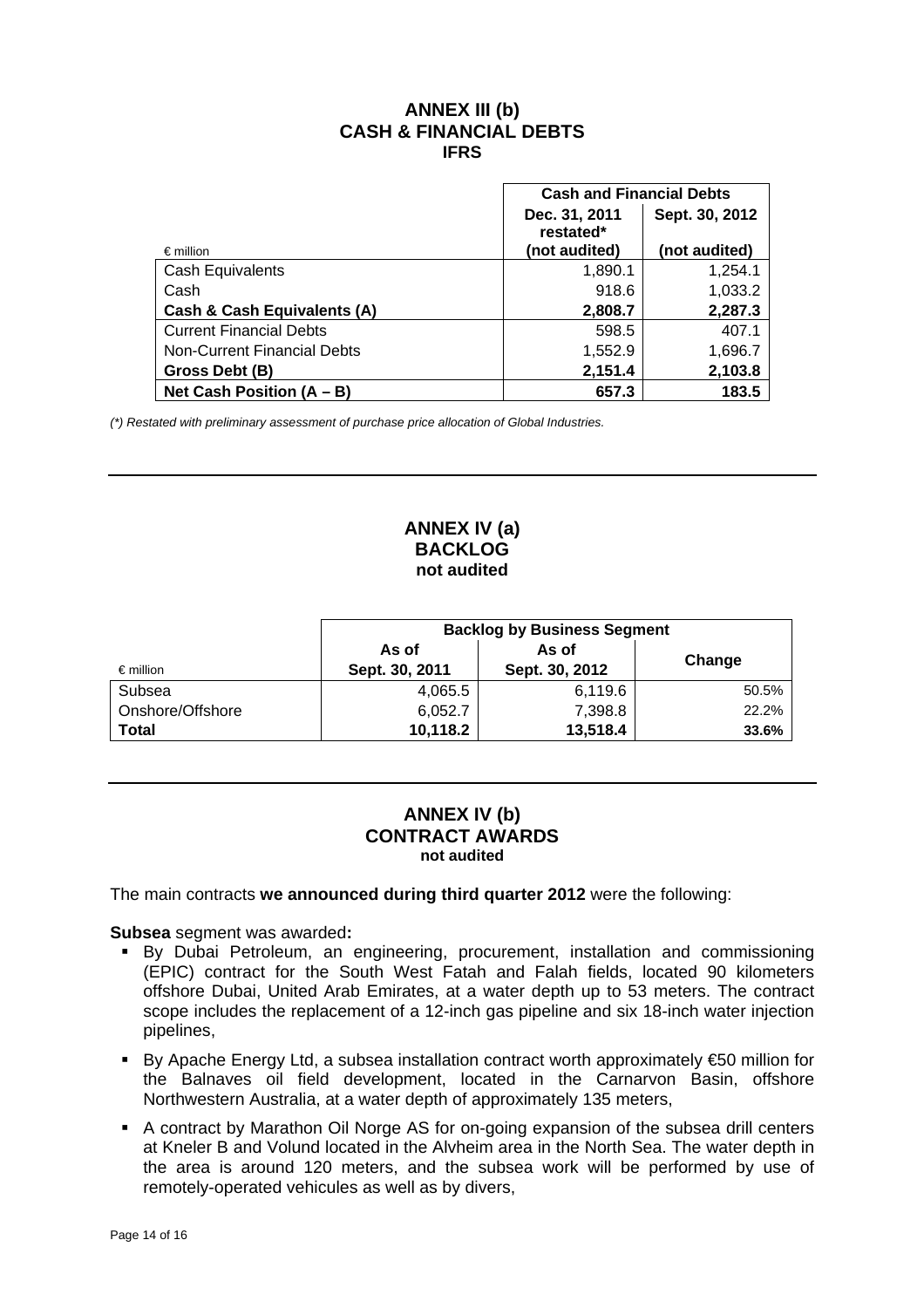- **P** By Ithaca Energy (UK) Ltd, an EPIC subsea contract for the Greater Stella Area (GSA) development, located 280 kilometers East-Southeast of Aberdeen, Scotland at a water depth of approximately 90 meters,
- A five-year inspection, repair and maintenance (IRM) frame agreement contract by ConocoPhillips (U.K.) Limited for various assets in the Central, Southern North Sea and East Irish Sea. The contract covers diver repair and maintenance solutions for the company's existing U.K. subsea infrastructure,
- By Swiber Offshore Construction a flexible pipe supply contract for the Brunei Shell Petroleum's Champion Field, located 40 kilometers offshore Brunei, at a water depth of 45 meters. The contract covers the supply of 12 flexible flowlines, with a total length of 19 kilometers,
- By Statoil a contract for the fabrication, installation and tie-ins of flowlines for the Gullfaks South field development. The field is in the northern part of the North Sea, located approximately 190 kilometers northwest of Bergen, Norway, at water depths between 130 and 220 meters.

#### **Onshore/Offshore** segment was awarded:

- By Reliance Industries Limited (RIL) a license, supply of basic engineering package and an engineering and procurement services contract for the Refinery Off-Gas Cracker (ROGC) plant. This contract is part of the expansion project being executed at RIL's world-scale Jamnagar refining and petrochemical complex in Gujarat, on the West coast of India,
- By the petrochemical company Al-Jubail Petrochemical Company (KEMYA) a joint venture between SABIC and Exxon Chemical Arabia, an affiliate of ExxonMobil Chemical Company - a contract for the engineering, procurement and construction of an Halobutyl facility, located in Al-Jubail, Saudi Arabia. This project is part of the Saudi Elastomers Program undertaken by KEMYA to set up a world-scale specialty elastomers facility to serve local markets, the Middle East and Asia,
- In a consortium with National Petroleum Construction Company (NPCC), by Zakum Development Company (ZADCO), a lump sum engineering, procurement, fabrication, installation, commissioning and start-up contract for the Upper Zakum 750K Project in Abu Dhabi, United Arab Emirates,
- An important offshore commissioning contract, worth approximately  $\epsilon$ 210 million, for the Ichthys LNG Project located in the Browse Basin, Western Australia. An integrated team will work on all activities related to the preparation and execution of the offshore commissioning for the floating, production, storage and offloading unit and the central processing facility,
- Two contracts, worth a total value of about  $€50$  million, for the front-end engineering design (FEED) services of two refineries in Kazakhstan. These awards consist of the modernization of two out of the three existing refineries in the country.

**Since September 30, 2012**, Technip has also announced the award of following contracts, which **were included in the backlog** as of September 30, 2012:

**Subsea** segment was awarded**:** 

- By Murphy Exploration & Production Company, USA a lump sum contract for the development of the Dalmatian field, located in the Gulf of Mexico, at a water depth ranging from 530 to 1,800 meters. This field, jointly owned by Murphy and Ecopetrol America Inc., is comprised of the De Soto Canyon Blocks 4, 47, 48 and 91,
- In a consortium with Offshore Oil Engineering Co. Ltd (COOEC), by China National Offshore Oil Corporation (CNOOC) Deepwater Development Limited an engineering, a procurement, installation and construction services contract. This contract, worth